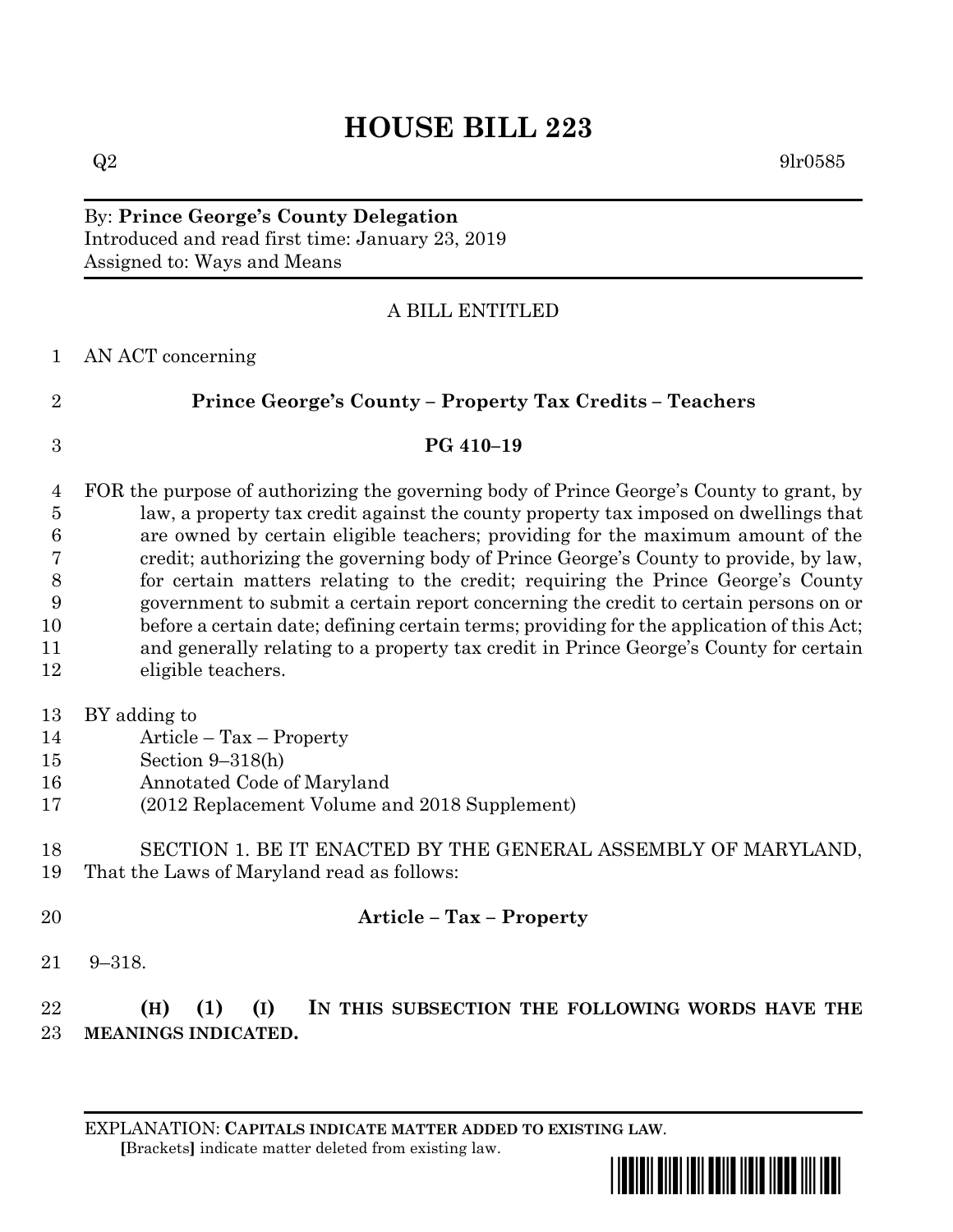|                                  | $\overline{2}$<br><b>HOUSE BILL 223</b>                                                                                                                                                                                            |
|----------------------------------|------------------------------------------------------------------------------------------------------------------------------------------------------------------------------------------------------------------------------------|
| $\mathbf 1$<br>$\overline{2}$    | "DWELLING" HAS THE MEANING STATED IN § 9-105 OF THIS<br>(II)<br>TITLE.                                                                                                                                                             |
| 3                                | (III) "ELIGIBLE TEACHER" MEANS A CLASSROOM TEACHER WHO:                                                                                                                                                                            |
| $\overline{4}$<br>$\overline{5}$ | 1.<br>HOLDS A STANDARD PROFESSIONAL CERTIFICATE OR<br>AN ADVANCED PROFESSIONAL CERTIFICATE;                                                                                                                                        |
| 6                                | 2.<br>HOLDS AN ADVANCED DEGREE;                                                                                                                                                                                                    |
| 7<br>8                           | IS EMPLOYED BY THE PRINCE GEORGE'S COUNTY<br>3.<br><b>BOARD OF EDUCATION; AND</b>                                                                                                                                                  |
| 9<br>10                          | HAS NOT RECEIVED A LESS THAN EFFECTIVE<br>4.<br>PERFORMANCE RATING IN THE PRECEDING 3 YEARS.                                                                                                                                       |
| 11<br>12<br>13<br>14             | THE GOVERNING BODY OF PRINCE GEORGE'S COUNTY MAY<br>(2)<br>GRANT, BY LAW, A PROPERTY TAX CREDIT UNDER THIS SUBSECTION AGAINST THE<br>COUNTY PROPERTY TAX IMPOSED ON A DWELLING THAT IS OWNED BY AN ELIGIBLE<br><b>TEACHER WHO:</b> |
| 15<br>16                         | (I)<br>DID NOT RESIDE IN THE COUNTY BEFORE PURCHASING THE<br>DWELLING FOR WHICH THE CREDIT IS CLAIMED; AND                                                                                                                         |
| 17<br>18                         | IS OTHERWISE ELIGIBLE FOR THE CREDIT AUTHORIZED<br>(II)<br>UNDER $\S 9-105$ OF THIS TITLE.                                                                                                                                         |
| 19<br>20                         | (3)<br>FOR ANY TAXABLE YEAR, THE CREDIT UNDER THIS SUBSECTION<br>MAY NOT EXCEED THE LESSER OF:                                                                                                                                     |
| 21                               | $$2,500;$ OR<br>(I)                                                                                                                                                                                                                |
| 22<br>$23\,$                     | (II)<br>THE AMOUNT OF THE PROPERTY TAX IMPOSED ON THE<br>DWELLING.                                                                                                                                                                 |
| 24<br>25                         | THE GOVERNING BODY OF PRINCE GEORGE'S COUNTY MAY<br>(4)<br>ESTABLISH, BY LAW:                                                                                                                                                      |
| 26<br>$27\,$                     | SUBJECT TO PARAGRAPH (3) OF THIS SUBSECTION, THE<br>(I)<br>AMOUNT OF THE CREDIT UNDER THIS SUBSECTION;                                                                                                                             |
| 28                               | (II)<br>THE DURATION OF THE CREDIT;                                                                                                                                                                                                |